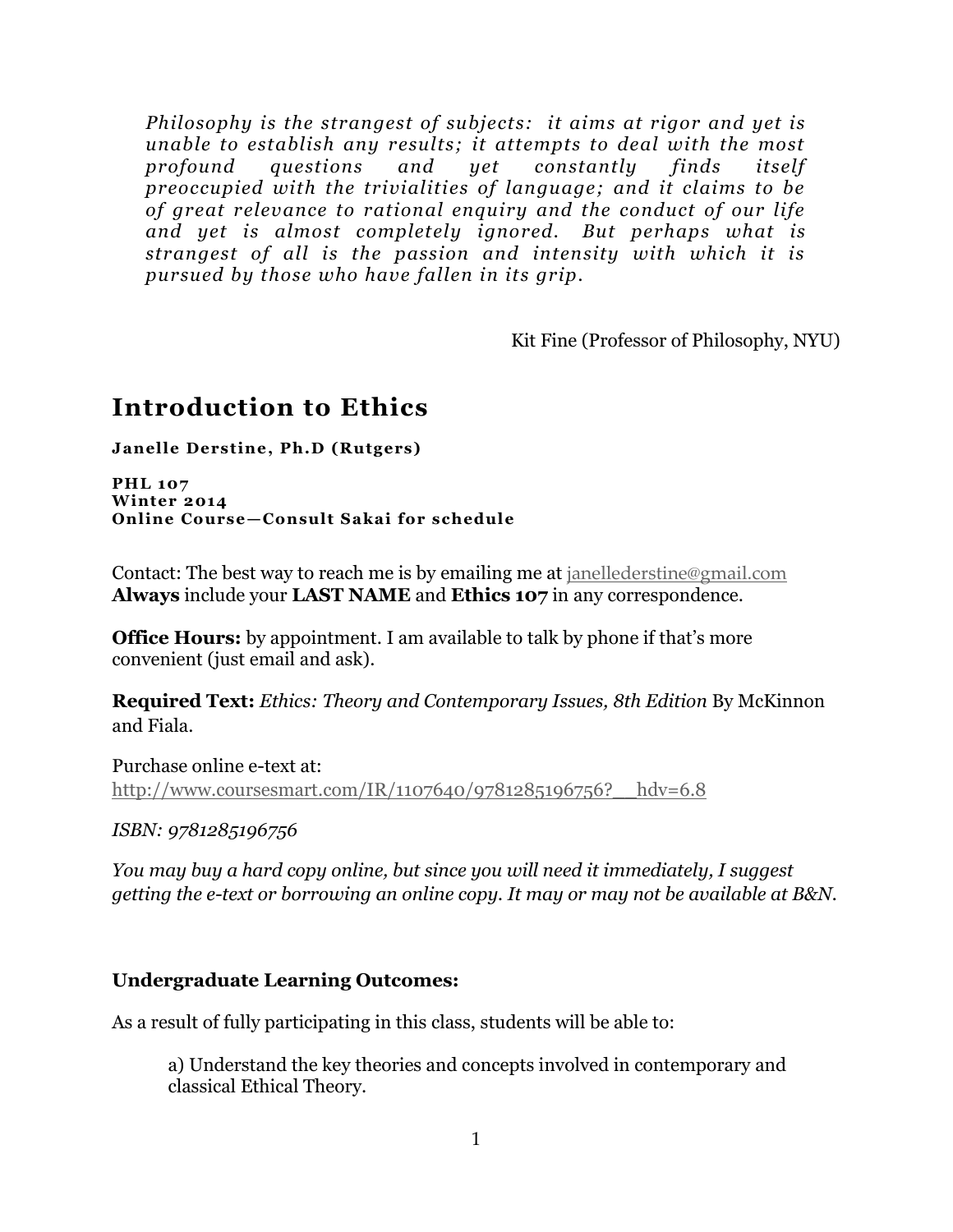- b) Critically examine how these theories pertain to current debates in the field.
- c) Summarize, write and verbalize key theories and concepts studied.

#### **Expectations for All Students:**

All participants in the course are expected to:

- 1) Commit to attending each class session, or online session;
- 2) Be prepared to discuss assigned readings and engage positively in class activities;
- 3) Be willing to examine and share their own issues and experiences;
- 4) Be respectful of different perspectives offered by classmates and professor
- 5) Complete assignments and participate in online discussions weekly
- 6) Submit a CTAAR (teaching evaluation) at the end of the course

# **Grading:**

**45 %:** 4 sets of 10 study questions (SQs) on readings, approx. (listed on Sakai SQ tab & uploaded onto Sakai Assignments tab) and online quizzes (tbd). The study questions require doing A LOT of reading, and they are typically about 6 pages or more of (double-spaced) typing. (That's why there's no midterm!)

**25 %:** Regular online posts to discussion board topics (approx. 750 words per week). See Sakai for details.

**30 %:** Final essay take home (5 pages), turned in on Sakai.

## **IMPORTANT:**

**Technology will be used heavily:** you must familiarize yourself with Sakai in order to do well in this class. **You must be able to access the web regularly—as in, daily—this is going to be an intensive course—we are packing 14 weeks into 4!!**

### **Weekly Schedule : Check on Sakai, under the tab with week #, for resources, etc. Remember to participate in discussion!**

Week 1: Introduction to ethical theory & Religion and Global Ethics

For Week 2: Ethical Relativism & Egoism Altruism and the Social Contract

For Week 3: Utilitarianism & Deontological Theories

For Week 4: Natural Law and Virtue Ethics